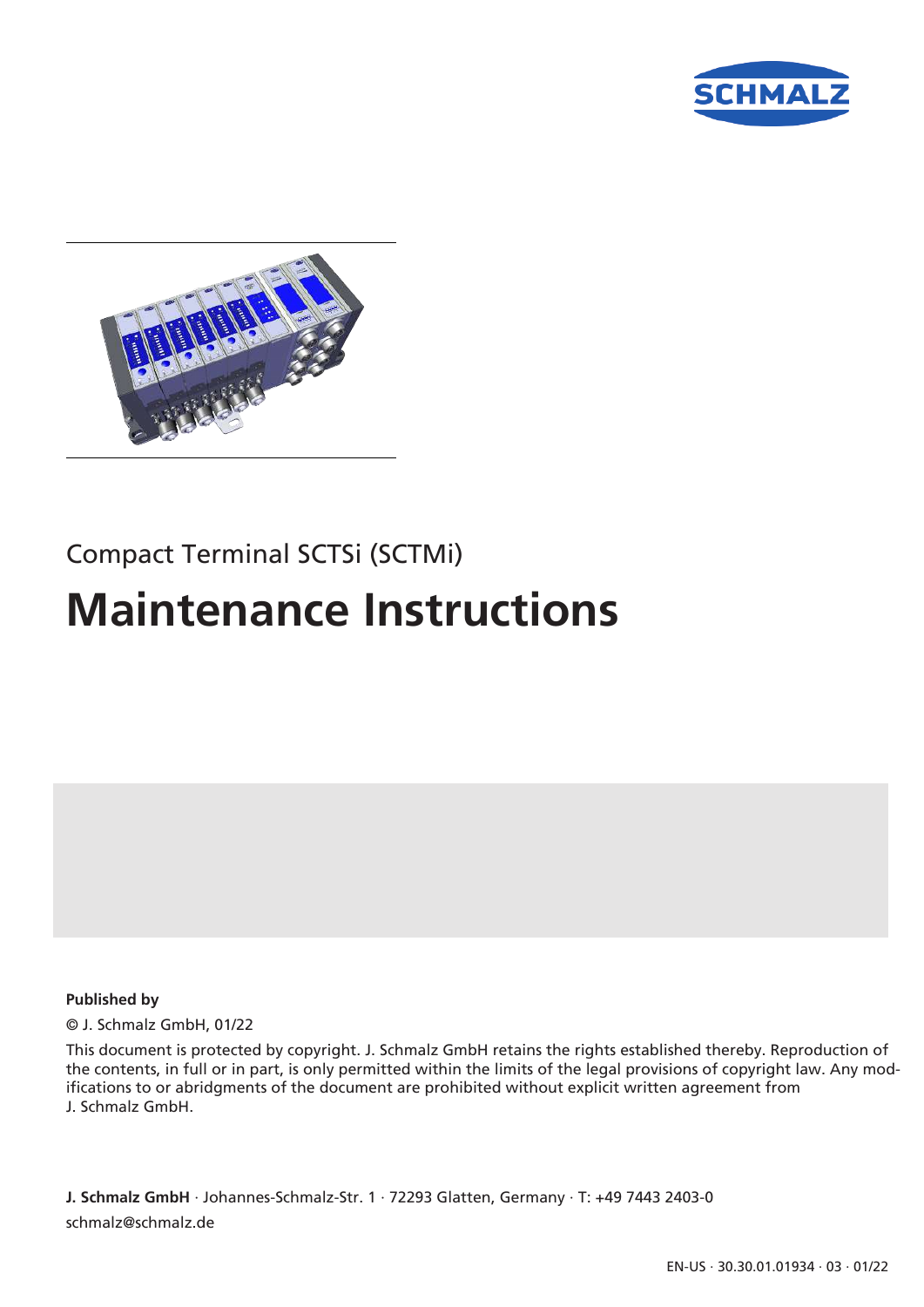# **1 Important Information**

## **1.1 Note on Using this Document**

J. Schmalz GmbH is generally referred to as Schmalz in these Maintenance instructions.

These Maintenance instructions contain important notes and information about the different operating phases of the product:

- Transport, storage, start of operations and decommissioning
- Safe operation, required maintenance, rectification of any faults

The Maintenance instructions describe the product at the time of delivery by Schmalz.

## **1.2 The technical documentation is part of the product**

- 1. For problem-free and safe operation, follow the instructions in the documents.
- 2. Keep the technical documentation in close proximity to the product. The documentation must be accessible to personnel at all times.
- 3. Pass on the technical documentation to subsequent users.
- $\Rightarrow$  Failure to follow the instructions in these Maintenance instructions may result in injuries!
- $\Rightarrow$  Schmalz is not liable for damage or malfunctions that result from failure to heed these instructions.

If you still have questions after reading the technical documentation, contact Schmalz Service at:

www.schmalz.com/services

## **1.3 Warnings in This Document**

Warnings warn against hazards that may occur when handling the product. This document contains three levels of danger that you can recognize by the signal word.

| <b>Signal word</b> | <b>Meaning</b>                                                                                 |
|--------------------|------------------------------------------------------------------------------------------------|
| WARNING            | Indicates a medium-risk hazard that could result in death or serious injury if<br>not avoided. |
| <b>CAUTION</b>     | Indicates a low-risk hazard that could result in minor or moderate injury if not<br>avoided.   |
| <b>NOTE</b>        | Indicates a danger that leads to property damage.                                              |

## **1.4 Symbol**

Î

This symbol indicates useful and important information.

- $\checkmark$  This symbol represents a prerequisite that must be met prior to an operational step.
- $\triangleright$  This symbol represents an action to be performed.
- $\Rightarrow$  This symbol represents the result of an action.

Actions that consist of more than one step are numbered:

- 1. First action to be performed.
- 2. Second action to be performed.

## **1.5 Warranty**

#### **IMPORTANT!**

A warranty claim can only be accepted if the product has been installed and used in accordance with its corresponding operating and assembly instructions. In the case of inappropriate handling or use of force, any warranty and liability claims shall be void.

Damage and defects resulting from inadequate maintenance and cleaning, improper use, repair or attempted repair by unauthorized persons, as well as damage and defects resulting from alterations or modifications to the product and from replaced parts or materials that do not conform to the original specification are excluded from the warranty.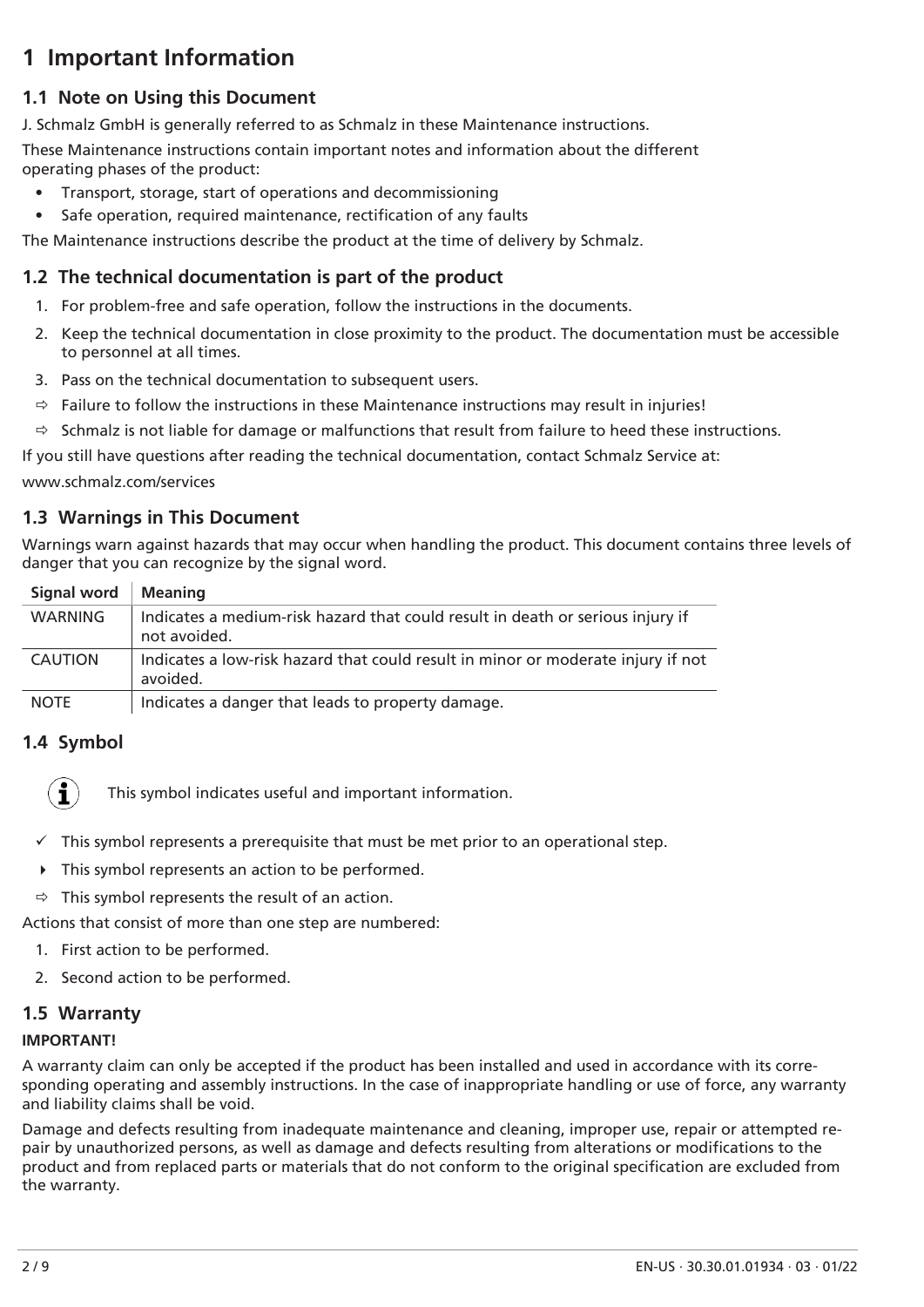

These instructions are intended as guidelines for customers replacing certain wearing parts. However, we generally recommend professional maintenance in the plant. This also includes a final test for proper function and a warranty extension of 6 months.

# **2 Safety Instructions**

Maintenance work may only be carried out by qualified personnel.



## **WARNING**

#### **Risk of injury due to incorrect maintenance or troubleshooting**

4 Check the proper functioning of the product, especially the safety features, after every maintenance or troubleshooting operation.



## **CAUTION**

#### **Damage due to flying parts**

Risk of injury or damage to property!

- 4 Wear eye protection
- 4 Before performing maintenance, make sure that the vacuum and compressed air system is at atmospheric pressure.



#### **NOTE**

#### **Improper maintenance**

Damage to the compact terminal and the ejectors!

- $\triangleright$  Switch off the supply voltage before any maintenance.
- ▶ Secure it so that it cannot be switched back on.
- $\triangleright$  The compact terminal must only be operated with a silencer and press-in screens.

Maintenance work or repairs that go beyond the activities described here may not be carried out by the operator of the product without consulting Schmalz.

## **3 Replacing or Adding/Removing Components**

This manual provides you with all the information you need to replace or add or remove one or more ejector discs on an SCTSi or SCTMi.

When replacing an ejector disc, a distinction is made between the following cases:

- Identical ejector disc (same part no.)
- Non-identical ejector disc
- Control module

To replace the control module, the SCTSi (SCTMi) must be sent to Schmalz for repair.

Because of the different software used by the ejector discs for the SCTSi and SCTMi, they must be ordered accordingly.

The ejector discs for the SCTSi are listed in chapter 3.1 *[\(> See ch. Available Ejector Discs for the SCTSi, Page 4\)](#page-3-0)*. The ejector discs for the SCTMi are listed in chapter 3.2 *[\(> See ch. Available Ejector Discs for the SCTMi, Page 4\)](#page-3-1)*.

The addition or removal of one or more ejector discs requires the replacement of the threaded rods connecting the SCTSi (SCTMi) as a block. The length of the threaded rods depends on the new number of ejector discs. Depending on the number of ejector discs, additional compressed-air distributors and reinforcing components are also required (*[\(> See ch. Accessory Table for Reducing or Expanding the Terminal, Page 5\)](#page-4-0)*).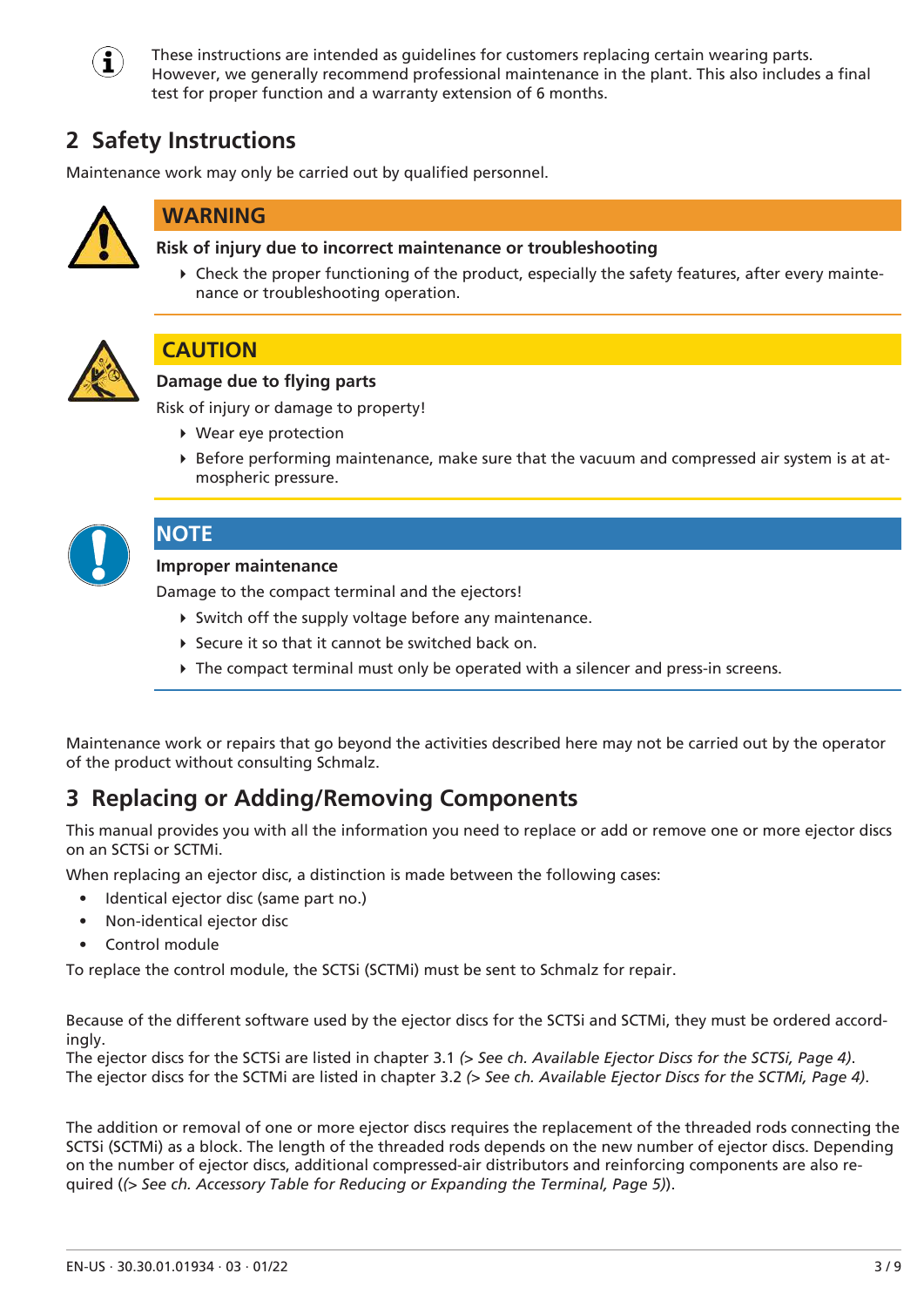## <span id="page-3-0"></span>**3.1 Available Ejector Discs for the SCTSi**

| Part number    | <b>Designation</b>           | <b>Description</b>                                |
|----------------|------------------------------|---------------------------------------------------|
| 10.02.02.06184 | SCPSt 07 G02 NO C7H          | Compact ejector for terminal; SCPSt 07 G02 NO     |
| 10.02.02.06187 | SCPSt 07 G02 NC C7E          | Compact ejector for terminal; SCPSt 07 G02 NC     |
| 10.02.02.05397 | SCPST 07 G02 IMP C7Y         | Compact ejector for terminal; SCPSt 07 G02 IMP    |
| 10.02.02.05990 | SCPST 07 GS01 IMP C8Y        | Compact ejector for terminal; SCPSt 07 GS01 IMP   |
| 10.02.02.06188 | SCPSt 10 G02 NC C7D          | Compact ejector for terminal; SCPSt 10 G02 NC     |
| 10.02.02.06185 | SCPSt 10 G02 NO C7B          | Compact ejector for terminal; SCPSt 10 G02 NO     |
| 10.02.02.05498 | <b>SCPSt 10 G02 IMP C70</b>  | Compact ejector for terminal; SCPSt 10 G02 IMP    |
| 10.02.02.05991 | SCPSt 10 GS01 IMP C80        | Compact ejector for terminal; SCPSt 10 GS01 IMP   |
| 10.02.02.06189 | SCPSt 15 G02 NC C7N          | Compact ejector for terminal; SCPSt 15 G02 NC     |
| 10.02.02.06186 | SCPSt 15 G02 NO C7A          | Compact ejector for terminal; SCPSt 15 G02 NO     |
| 10.02.02.05499 | SCPSt 15 G02 IMP C71         | Compact ejector for terminal; SCPSt 15 G02 IMP    |
| 10.02.02.05992 | SCPSt 15 GS02 IMP C81        | Compact ejector for terminal; SCPSt 15 GS02 IMP   |
| 10.02.02.06193 | <b>SCPSt 2-07 G02 NC C7F</b> | Compact ejector for terminal; SCPSt 2-07 G02 NC   |
| 10.02.02.06190 | SCPSt 2-07 G02 NO C7L        | Compact ejector for terminal; SCPSt 2-07 G02 NO   |
| 10.02.02.05500 | SCPSt 2-07 G02 IMP C72       | Compact ejector for terminal; SCPSt 2-07 G02 IMP  |
| 10.02.02.05993 | SCPSt 2-07 GS01 IMP C82      | Compact ejector for terminal; SCPSt 2-07 GS01 IMP |
| 10.02.02.06194 | SCPSt 2-09 G02 NC C7T        | Compact ejector for terminal; SCPSt 2-09 G02 NC   |
| 10.02.02.06191 | <b>SCPSt 2-09 G02 NO C7R</b> | Compact ejector for terminal; SCPSt 2-09 G02 NO   |
| 10.02.02.05501 | SCPSt 2-09 G02 IMP C73       | Compact ejector for terminal; SCPSt 2-09 G02 IMP  |
| 10.02.02.05994 | SCPSt 2-09 GS01 IMP C83      | Compact ejector for terminal; SCPSt 2-09 GS01 IMP |
| 10.02.02.06195 | <b>SCPSt 2-14 G02 NC C7P</b> | Compact ejector for terminal; SCPSt 2-14 G02 NC   |
| 10.02.02.06192 | SCPSt 2-14 G02 NO C7Q        | Compact ejector for terminal; SCPSt 2-14 G02 NO   |
| 10.02.02.05502 | SCPSt 2-14 G02 IMP C74       | Compact ejector for terminal; SCPSt 2-14 G02 IMP  |
| 10.02.02.05995 | SCPSt 2-14 GS02 IMP C84      | Compact ejector for terminal; SCPSt 2-14 GS02 IMP |
| 10.02.02.06196 | <b>SCPSt 10 G02 NC C75</b>   | Compact ejector for terminal; SCPSt 10 G02 NC     |
| 10.02.02.06197 | SCPSt 2-14 G02 NC C76        | Compact ejector for terminal; SCPSt 2-14 G02 NC   |

## <span id="page-3-1"></span>**3.2 Available Ejector Discs for the SCTMi**

| Part number    | <b>Designation</b>           | <b>Description</b>                              |
|----------------|------------------------------|-------------------------------------------------|
| 10.02.02.04673 | SCPSt 07 G02 NC DD6          | Compact ejector for terminal; SCPSt 07 G02 NC   |
| 10.02.02.04676 | SCPSt 07 G02 NO DD3          | Compact ejector for terminal; SCPSt 07 G02 NO   |
| 10.02.02.04429 | SCPSt 10 G02 NC DD7          | Compact ejector for terminal; SCPSt 10 G02 NC   |
| 10.02.02.04681 | SCPSt 10 G02 NO DD4          | Compact ejector for terminal; SCPSt 10 G02 NO   |
| 10.02.02.04678 | SCPSt 15 G02 NC DD8          | Compact ejector for terminal; SCPSt 15 G02 NC   |
| 10.02.02.04675 | SCPSt 15 G02 NO DD5          | Compact ejector for terminal; SCPSt 15 G02 NO   |
| 10.02.02.04674 | <b>SCPSt 2-07 G02 NC DEC</b> | Compact ejector for terminal; SCPSt 2-07 G02 NC |
| 10.02.02.04677 | <b>SCPSt 2-07 G02 NO DD9</b> | Compact ejector for terminal; SCPSt 2-07 G02 NO |
| 10.02.02.04683 | SCPSt 2-09 G02 NC DED        | Compact ejector for terminal; SCPSt 2-09 G02 NC |
| 10.02.02.04682 | SCPSt 2-09 G02 NO DEA        | Compact ejector for terminal; SCPSt 2-09 G02 NO |
| 10.02.02.04679 | <b>SCPSt 2-14 G02 NC DEE</b> | Compact ejector for terminal; SCPSt 2-14 G02 NC |
| 10.02.02.04680 | <b>SCPSt 2-14 G02 NO DEB</b> | Compact ejector for terminal; SCPSt 2-14 G02 NO |
| 10.02.02.05606 | SCPSt 10 G02 NC DEF          | Compact ejector for terminal; SCPSt 10 G02 NC   |
| 10.02.02.05703 | SCPSt 2-14 G02 NC DEH        | Compact ejector for terminal; SCPSt 2-14 G02 NC |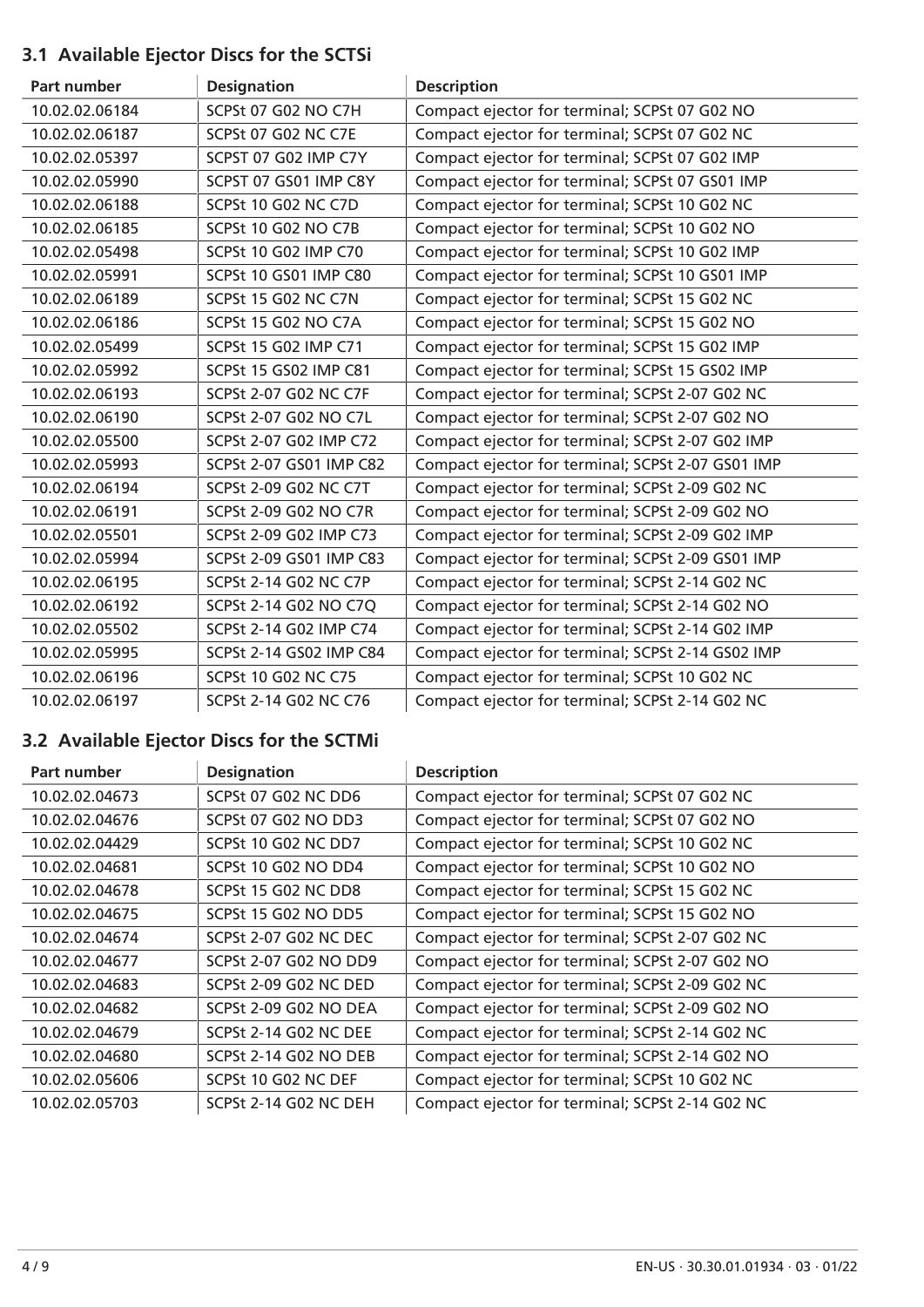#### **3.3 IO-Link Configuration File (IODD)**

For variants with IO-Link, the required IO-Link configuration file (IODD) is dependent on the number of ejector discs. Division of the IO-Link configuration files (IODD):

- Compact terminal with up to 4 ejector discs
- Compact terminal with up to 8 ejector discs
- Compact terminal with up to 12 ejector discs
- Compact terminal with up to 16 ejector discs

• Threaded rods (1)

(2)

(3)

The IO-Link configuration files (IODD) are available at www.schmalz.com.

## <span id="page-4-0"></span>**4 Accessory Table for Reducing or Expanding the Terminal**

To reduce or expand the terminal, certain components are required in addition to the ejector discs:

1 2 • Compressed-air distributors • Mounting set for end plates Mounting set for center (4) 3  $\mathbf{4}$ 3 Д Д

The following table shows all the components that are required for the respective conversion taking into account the new number of ejector discs in the SCTSi or SCTMi and their position depending on the number of ejector discs. The expansion modules (IOL, DI) are not relevant for calculating the position.

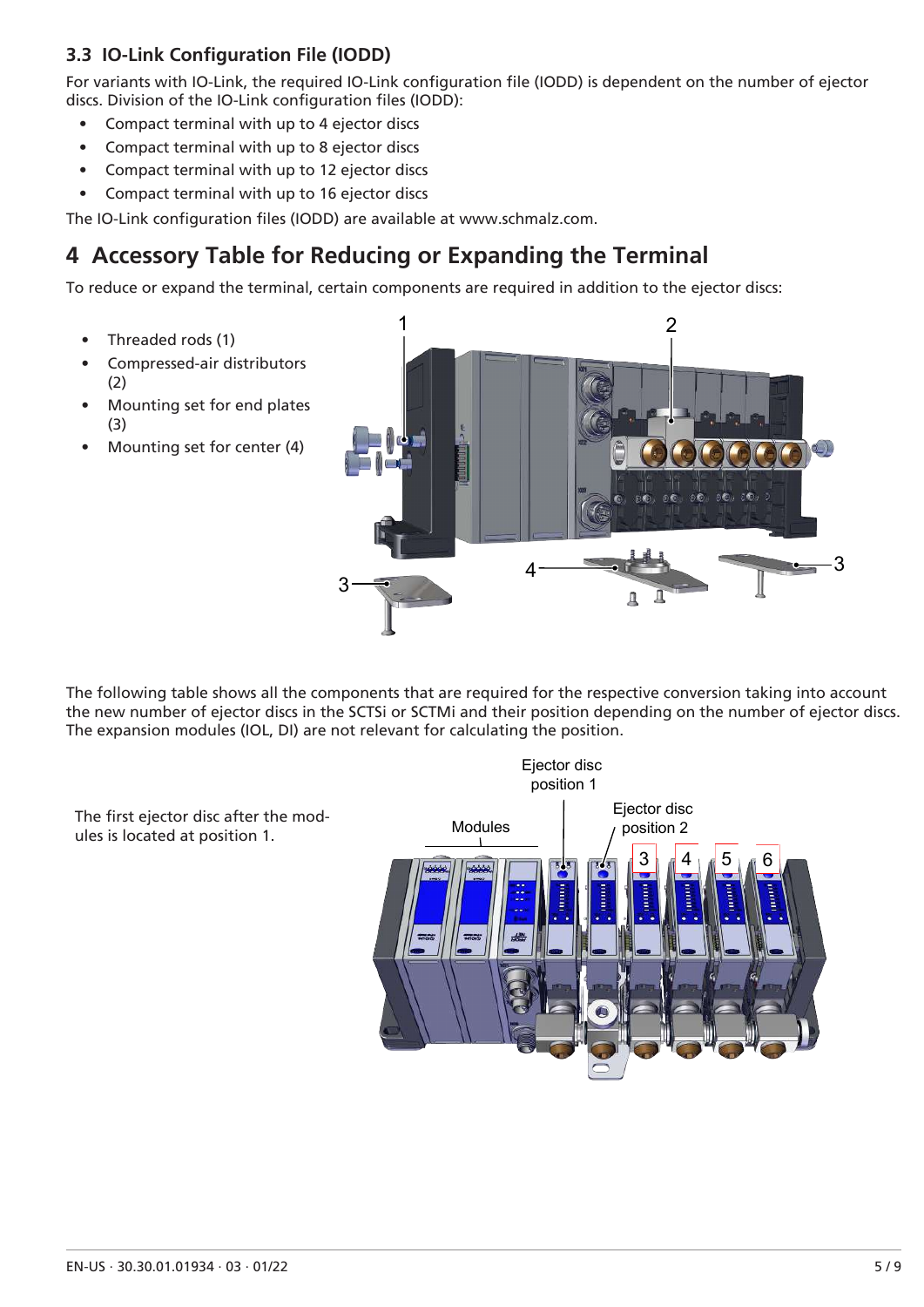| <b>Number of</b><br>ejector discs | Threaded rod (1)<br>order x2 | <b>Mounting set for</b><br>end plates (3) | <b>Position</b><br>of compressed-air dis-<br>tributor (2)<br>part no.<br>10.02.02.04808 |       | <b>Position</b><br>of mounting set for<br>center (4) part no.<br>10.02.02.06571 |        |
|-----------------------------------|------------------------------|-------------------------------------------|-----------------------------------------------------------------------------------------|-------|---------------------------------------------------------------------------------|--------|
| 1                                 | 10.02.02.05829               |                                           |                                                                                         |       |                                                                                 |        |
| $\overline{2}$                    | 10.02.02.04799               |                                           |                                                                                         |       |                                                                                 |        |
| 3                                 | 10.02.02.04894               |                                           | $\overline{2}$                                                                          |       |                                                                                 |        |
| 4                                 | 10.02.02.04423               |                                           |                                                                                         |       |                                                                                 |        |
| 5                                 | 10.02.02.04895               |                                           |                                                                                         |       |                                                                                 |        |
| 6                                 | 10.02.02.04479               |                                           |                                                                                         |       | 3                                                                               |        |
| 7                                 | 10.02.02.04896               |                                           |                                                                                         |       | 3                                                                               |        |
| 8                                 | 10.02.02.04453               |                                           |                                                                                         |       | 4                                                                               |        |
| 9                                 | 10.02.02.04897               |                                           |                                                                                         | and 6 | 4                                                                               |        |
| 10                                | 10.02.02.04815               | 10.02.02.06572                            |                                                                                         |       | 5                                                                               |        |
| 11                                | 10.02.02.04898               |                                           |                                                                                         | and 7 | 5                                                                               |        |
| 12                                | 10.02.02.04899               |                                           |                                                                                         |       | 3                                                                               | and 8  |
| 13                                | 10.02.02.04900               |                                           |                                                                                         | and 8 | 3                                                                               | and 9  |
| 14                                | 10.02.02.04901               |                                           |                                                                                         |       | 3                                                                               | and 9  |
| 15                                | 10.02.02.04902               |                                           |                                                                                         | and 9 | 4                                                                               | and 10 |
| 16                                | 10.02.02.04806               |                                           |                                                                                         |       | 4                                                                               | and 10 |

## **5 Removing the Compact Terminal**

- $\checkmark$  The compact terminal is disconnected from the compressed air supply and the power supply.
- $\checkmark$  The vacuum and compressed air system is subjected to atmospheric pressure.
- 1. Loosen and remove the threaded rods (2 pieces) with Allen key M4 and M5. Insert the Allen keys from both sides and turn a key counterclockwise to release.

Keep the nuts and seals and reuse them for mounting.

2. To disconnect the disc elements and end plates, pull on the compressed-air distributors in the direction shown. Both end plates contain sealing elements inside. These should be handled with care and reused during mounting.

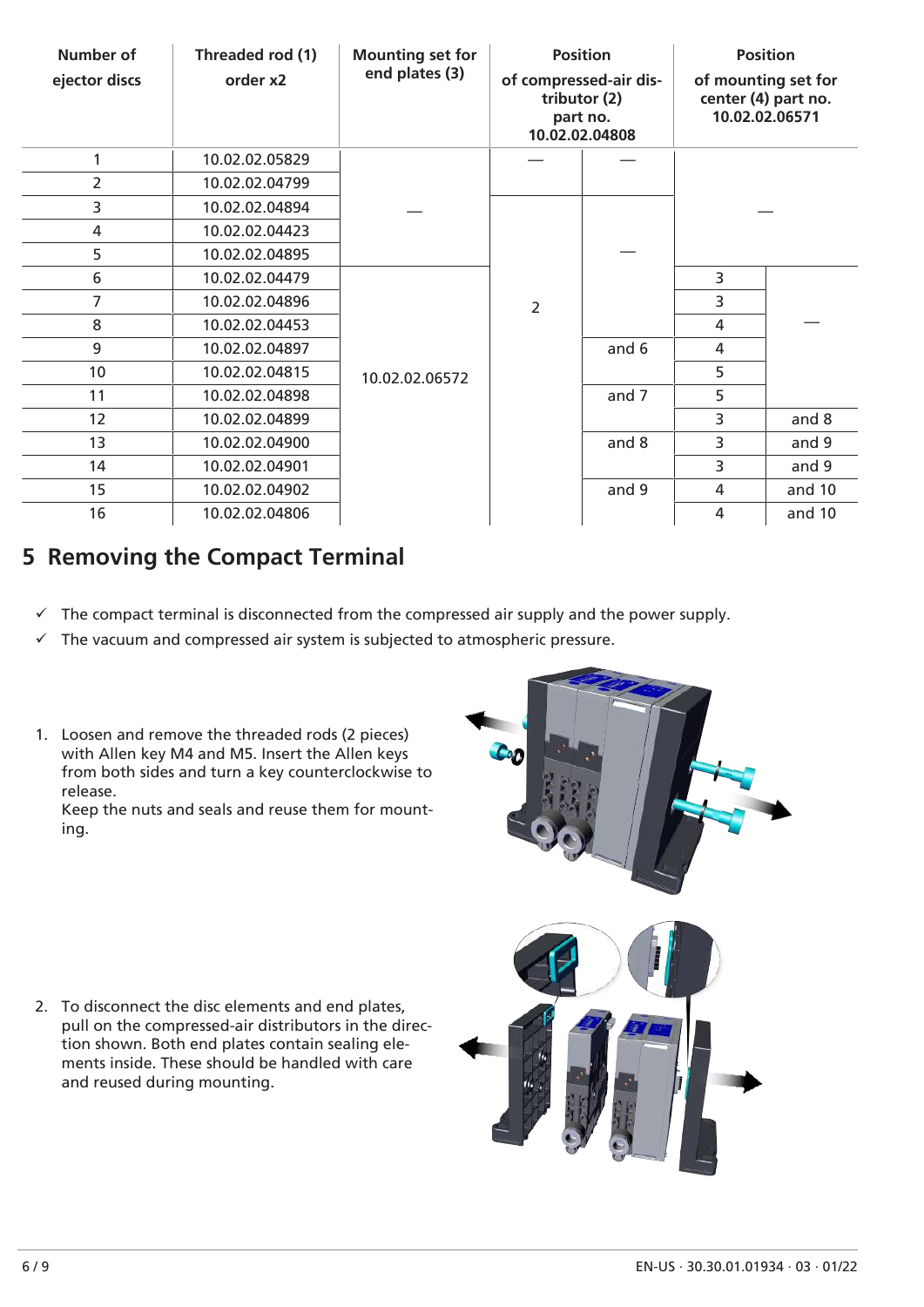3. For **maintenance of the ejector disc**, follow maintenance instructions 30.30.01.00962. Request the maintenance instructions from the Schmalz Service department at: www.schmalz.com/ services. When replacing or adding an ejector disc, proceed to the next chapter.

# **6 Preparing the Ejector Disk for Mounting**

1. Mount the selected compressed-air distributor (part no. 10.02.02.04457 for internal variant or 10.02.02.04808 with additional compressed-air inlet) on the new ejector disc. Only hand-tighten / lightly tighten the hollow bolt with a size 5 Allen key.

Do not fully tighten until everything is screwed in place.



2. Fit the seal (part no. 10.02.02.04071).

## **7 Mounting the Compact Terminal**

- $\checkmark$  The compressed-air distributor is mounted and aligned horizontally.
- $\checkmark$  Have the correct threaded rods, thread locking compound and, if necessary, the supporting disc including screws to hand.
- $\checkmark$  All seals and the O-ring are mounted (use some lubricant).
- 1. Insert the new or additional ejector disc and carefully push the compact terminal together. Do not use force on the electrical interface.

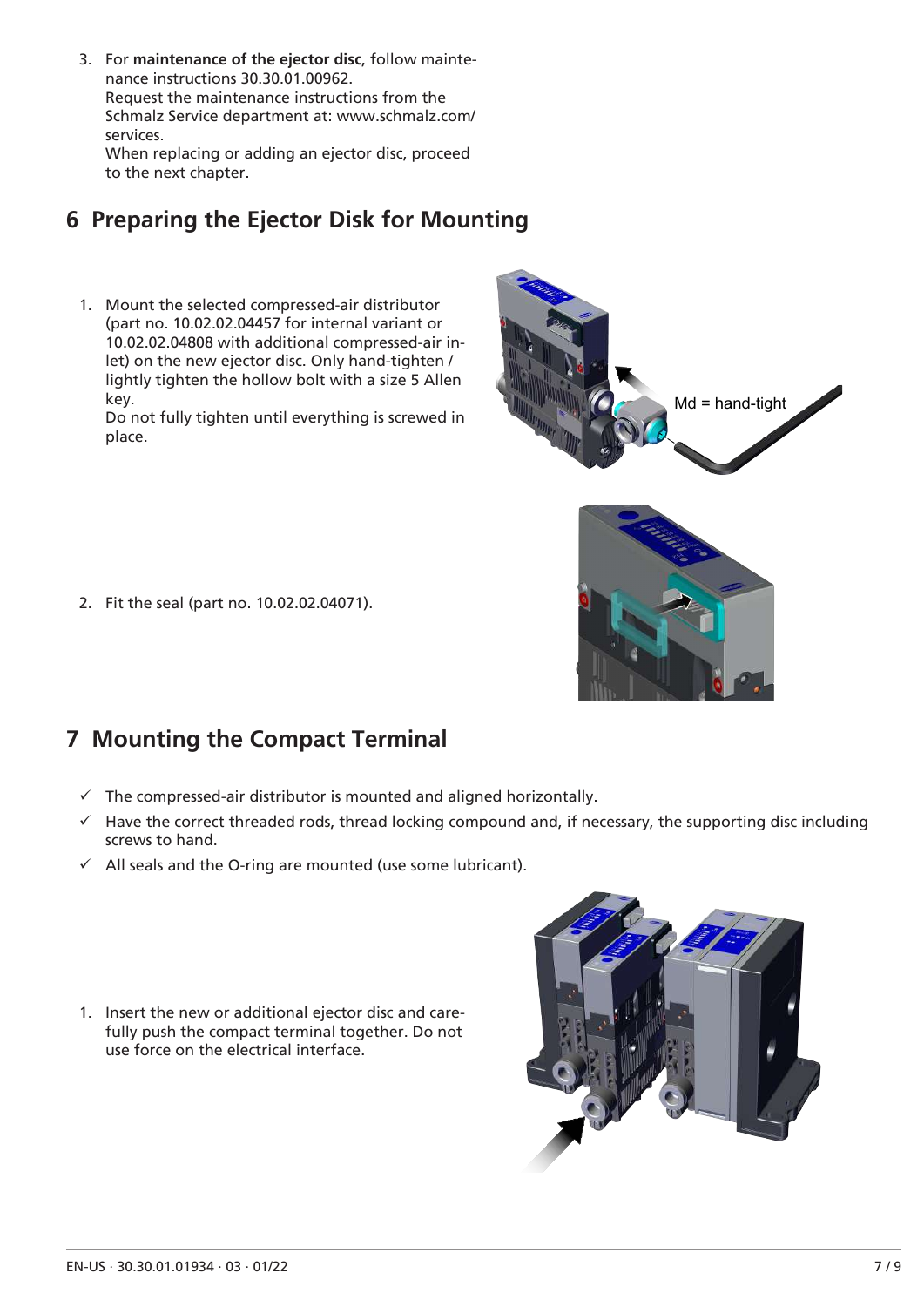2. Guide the threaded rods through the compact terminal and screw them from both sides, including the seals, to 2 Nm using a medium-strength thread locking compound. Start with threaded rod 1.

3. Tighten the fastening screw of the compressed-air distributor to 2.5 Nm on the new ejector disc.

4. If the terminal has six or more ejector discs, install the mounting set in the correct position on the end plates.

5. If the terminal has six or more ejector discs, use the mounting set for the center. See the table in chapter 4 for the position(s).

Fasten the washer (1) in the correct position with the four screws provided and tighten to a torque of 0.8 Nm $\bullet$ 

Fasten the mounting plate (2) to the washer (1) with the two screws provided and tighten to a torque of 1.6 Nm